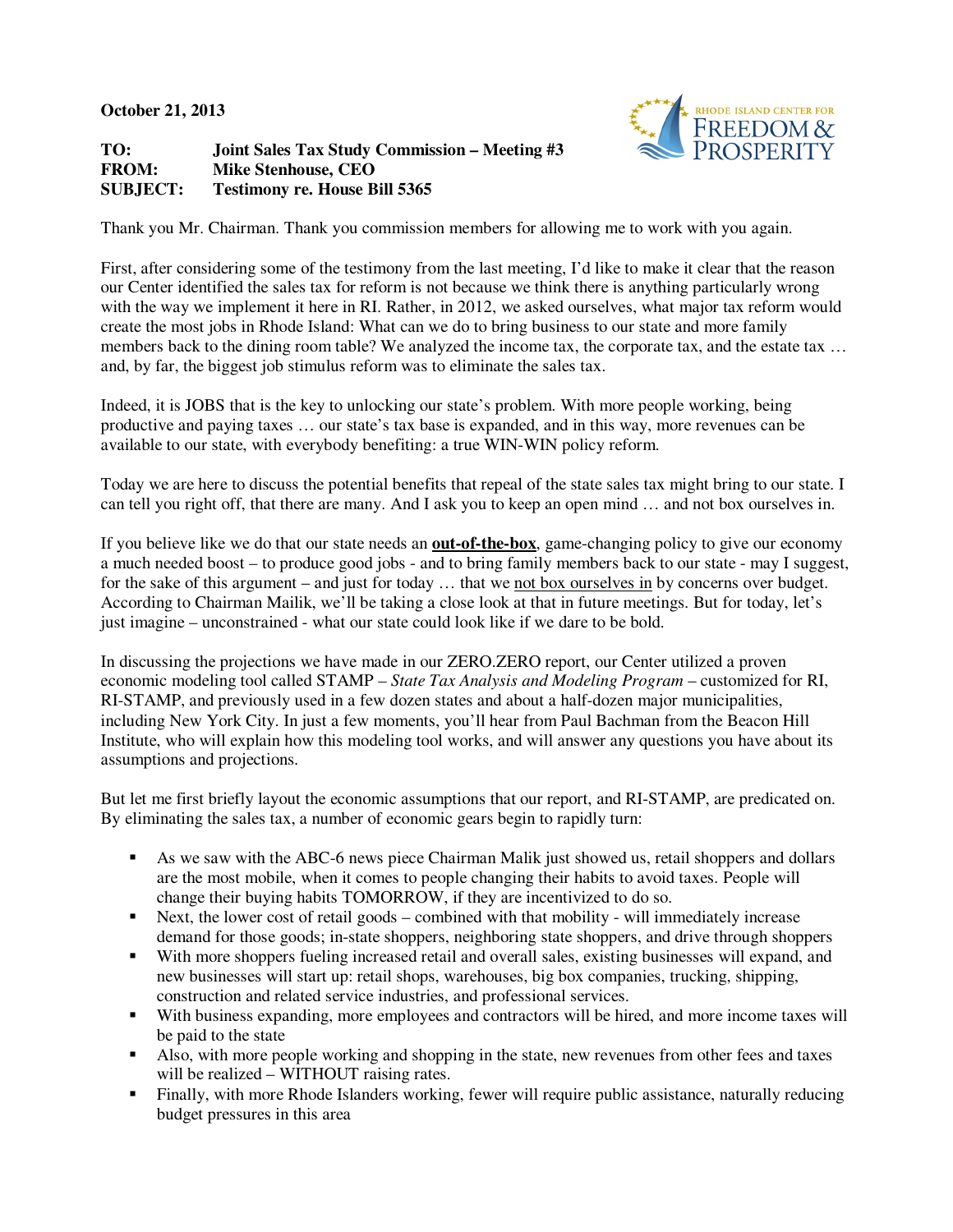What I just described is a "dynamic" economic scenario. As Paul will expound upon RI-STAMP is a "dynamic modeling tool" to fit the dynamic economic scenario … as opposed to a static scenario and other static modeling tools.

When we ran a Zero.Zero sales tax scenario through RI-STAMP, the impacts are enormous. In short ZERO.ZERO means MORE! Consider these projected benefits:

- 0.0% means **more jobs** up to 25,000. *Imagine about half of our unemployment problem gone!*
- 0.0% means **more dollars back in the pockets of RI shoppers** and our economy almost \$1 Billion … *quite an economic boost!*
- 0.0% necessarily means **increased (shopper) demand**, because of the 7% lower cost.
- 0.0% means more Rhode Islanders **staying in our own state to shop**
- 0.0% means **more shoppers** flowing over our borders to spend out-of-state money right here in RI. *Imagine parking lots in RI stores with MA cars in their lots, instead of vica versa.*
- 0.0% means **more people moving to live into our state**
- 0.0% means about \$300 million **more in income taxes**, plus another new \$250 million or so **more in other revenues from fees and taxes** … without raising rates
- 0.0% means **more savings** on everyday items for every FAMILY in the state (about \$500 million collectively)

0.0% especially means **more savings** for LOW-INCOME families. As a highly regressive tax, RI low-income families suffer from one of the most burdensome overall state tax policies of any state in the nation. A recent study by a left-leaning think tank confirms this, citing state's sales tax as one of the major contributors to this problem.

The sales tax is a regressive tax: a tax that disproportionately burdens lower-income families. Zero.Zero means more money directly in their pockets - and more jobs so many can begin earning paychecks instead of receiving welfare checks!

- 0.0% means **more savings** for every BUSINESS in the state (about \$400 million) in B2B sales taxes *… imagine the lower product prices across the board, and higher profits subject to taxes.*
- 0.0% means **more time and money to spend on business matters** – **ZERO COMPLIANCE COSTS** - instead of collecting and remitting taxes on behalf of the state – FOR FREE.
	- o *At our next hearing we will show you a video from a small business owner who was driven out of business, in large part, by the unyielding actions of the Department of Revenue.*
- And finally 0.0% means **more revenues for cities and towns (up to \$150 million) due to increased commercial property tax receipts …** that will put downward pressure on local residential and commercial property taxes … so that taxpayers can enjoy lower rates, and maybe decide to stay at home here in RI. *Think of the new revenues that can be used for schools, security, and roads!*

In short, 0.0% means **more economic growth**: higher GDP, more investment in our state, population growth, and increased tax revenues in other areas.

Let me make two points about the 25,000 jobs projection: as large as it may seem, it is not an unreasonable estimate. First, many of these jobs will be created almost immediately, and today you will hear from Vince Bilotti about what happened to his RI store when in 2010 Massachusetts added a sales tax to liquor sales;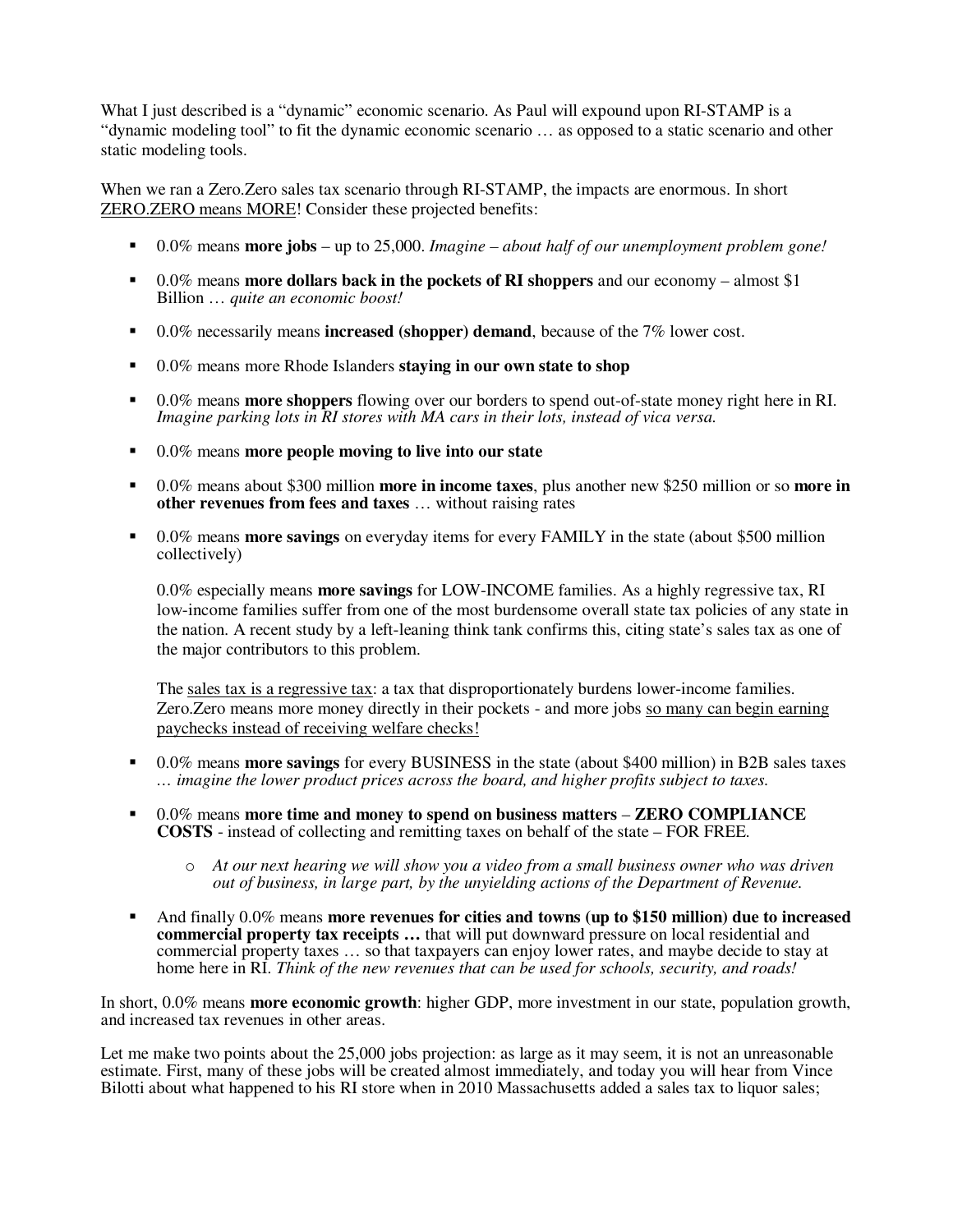immediately increasing his sales, and immediately hiring new employees. This is an important point to keep in mind.

Also, with over 31,000 RI businesses registered for state sales permits, if they were to average just one additional employee because of sales growth… that would account for 30,000 jobs on its own. Not to mention additional jobs created by the new businesses that would be formed, or by other businesses who don't collect sales taxes, but that would benefit from the new, booming economy.

News from just this past week gives us even more reason why we need to think out of the box. According the Federal Reserve, Rhode Island is the only state that's lost middle-wage jobs the last few years. Coincidentally, it's also seen a decline in high-wage jobs, meaning virtually all of our job growth has been in occupations that pay low wages. We all know that this trajectory must change.

These dismal stats are consistent with the findings also in a recent book, How Money Walks, which looked at an 18-year time period, from 1992 to 2010. During that time, Rhode Island experienced a net loss of **\$1.68 billion in AGI.** It becomes impossible to ignore that nearly two-thirds of Rhode Island's total loss was to states with far more attractive tax climates. (see handouts)

Think of the lessons we have learned on our own in recent years regarding the sales tax border wars on liquor, cigarettes, gas, luxury boats, and other items. If increases in sales tax differentials result in a loss of business in some industries, while decreases in sales tax differentials mean gains in other targeted industries, why would any of us believe that an across the board sales tax cut would not result in across the board gains?

In summary, a Zero.Zero sales tax is a **WIN-WIN** policy. How often do you come across a policy that would provide so many benefits to so many people?

In light of continued bad news for our state, Mr. Chairman, may I once again remind the commission that the status quo is the enemy of our future?

That this commission may represent the next best hope to propose a bold, game-changing reform for our state, that will help ensure that opportunities do exist for those who want to succeed.

Thank you.